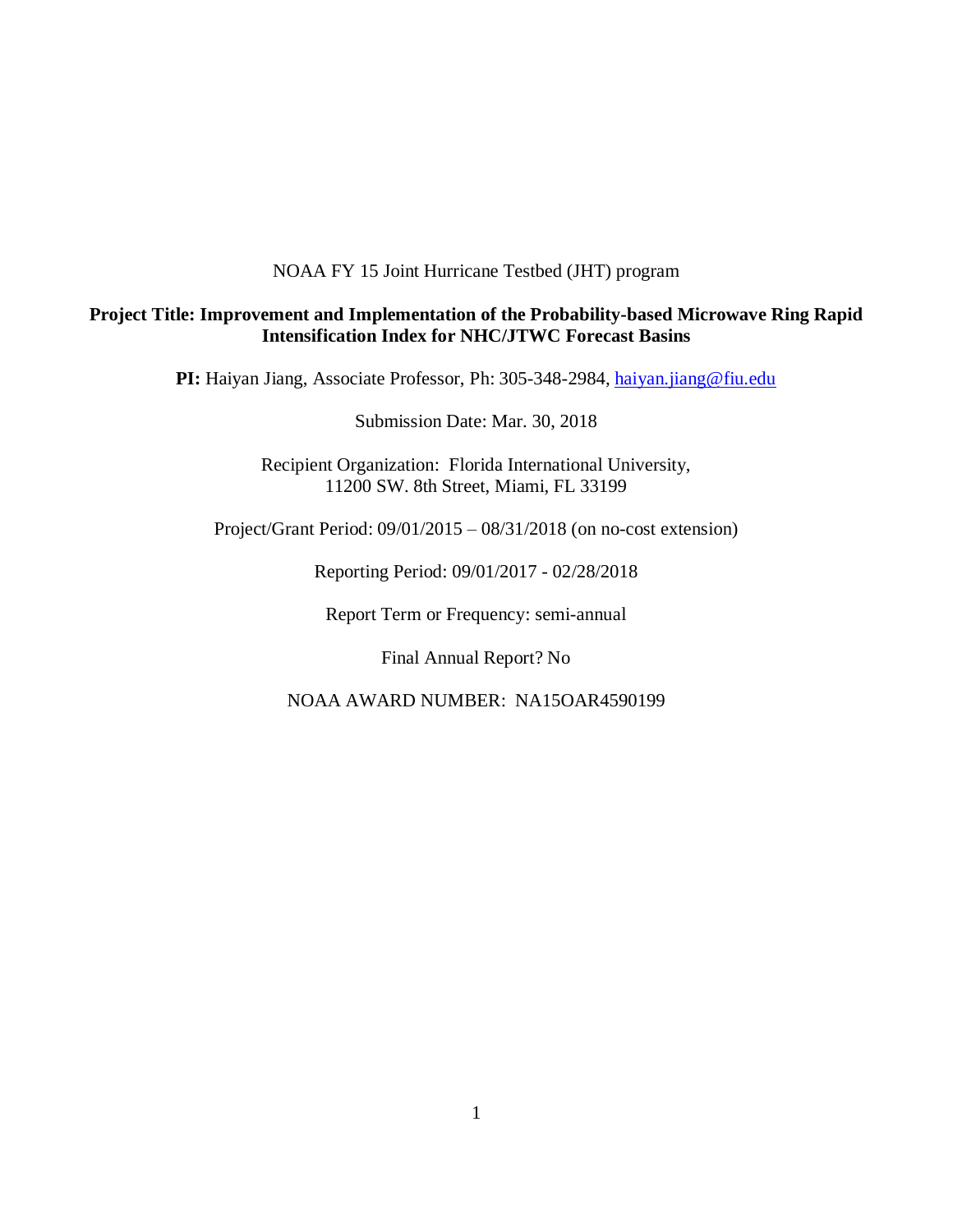# **1. ACCOMPLISHMENTS**

This project is under a one-year no-cost extension. The major proposed goal was to improve the probability-based tropical cyclone (TC) rapid intensification (RI) forecast method under our JHT FY-13 project by adding two additional 37 GHz predictors on top of the original the 37 GHz ring and three 85 GHz predictors. The final product is called the **probability-based microwave ring RI index (hereafter PMWRing RII).** It was proposed to implement the PMWRing RII in the NHC and JTWC forecast basins, including Atlantic (ATL), Eastern & Central North Pacific (EPA), North Western Pacific (NWP), North Indian Ocean (NIO), and Southern Hemisphere (SH) basins. Under this major goal, there were five tasks proposed, all of which have been completed. Please see the table below for the planned vs. actuals for these tasks.

| <b>Tasks</b> | Planned                            | Actuals                                            |
|--------------|------------------------------------|----------------------------------------------------|
| Task 1       | Collecting historical microwave    | Completed, although we made some changes from      |
|              | data from AMSR-E, SSM/I, and       | the original plan. We chose to we choose to treat  |
|              | SSMIS and calibrating their        | each sensor differently to avoid the sensor inter- |
|              | $T_B$ 's to be compatible with TMI | calibration and different sensor resolution issue. |
|              | $T_B$ 's                           | The sample size is large enough for each sensor.   |
| Task 2       | (CIRA) Generating the SHIPS        | Completed for North Hemisphere basins (ATL,        |
|              | RI developmental dataset for       | EPA, NWP & NIO) and Southern Hemisphere(SH)        |
|              | <b>JHT</b> basins                  | hasin                                              |
| Task 3       | Development of the PMWRing         | Completed for North Hemisphere basins (ATL,        |
|              | RII for each basin                 | EPA, NWP & NIO) and Southern Hemisphere(SH)        |
|              |                                    | basin                                              |
| Task 4       | Real-time testing at NHC and       | Real-time testing has been completed for both      |
|              | <b>JTWC</b>                        | 2016 and 2017 seasons for all basins including     |
|              |                                    | ATL, EPA+CP, NWP+NIO, and SH basins.               |
| Task 5       | Evaluate the real-time testing     | 2016 season: We have finished the evaluation of    |
|              | results and refine the index       | 2016's real-time results. Problems were identified |
|              | based on lessons learned           | and the algorithm was refined based on the         |
|              |                                    | solution of the problems, as we presented at the   |
|              |                                    | 2017 IHC.                                          |
|              |                                    | 2017 season: we have finished the evaluation of    |
|              |                                    | 2017's real-time testing results for all NHC and   |
|              |                                    | JTWC basins. Results were presented at the 2018    |
|              |                                    | IHC.                                               |

There were 6 milestones proposed for year-1 and 7 milestones for year-2. All of them have been completed as planned. Please see the table below.

| <b>Milestones</b><br>for year-1 | <b>Planned</b>                                                         | <b>Actuals</b>       |
|---------------------------------|------------------------------------------------------------------------|----------------------|
| Milestone 1<br>(Sep 2015)       | FIU: Generate the developmental<br>microwave data including TMI, AMSR- | Completed as planned |
|                                 | E, SSM/I, and SSMIS data for ATL,<br>EPA, NWP and NIO basins; CIRA:    |                      |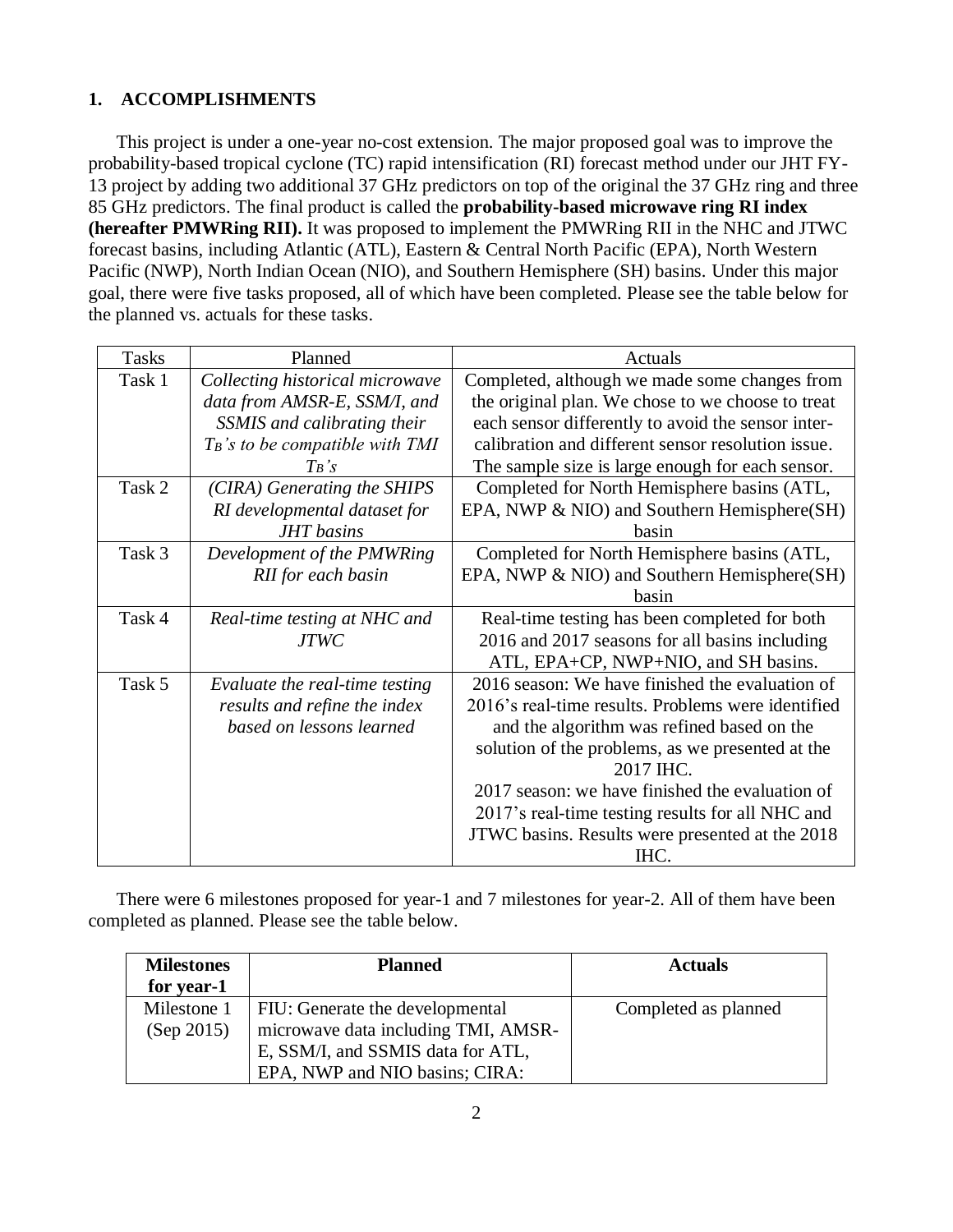|                   | Generate the developmental SHIPS RII<br>dataset for NWP and NIO basins |                      |
|-------------------|------------------------------------------------------------------------|----------------------|
| Milestone 2       | FIU: develop RI thresholds for SHIPS                                   | Completed as planned |
| (Nov 2015)        | RII and microwave predictors for ATL,                                  |                      |
|                   | EPA, NWP and NIO basins                                                |                      |
| Milestone 3       | Begin development of the PMWRing                                       | Completed as planned |
| (Jan 2016)        | RII for ATL, EPA, and NWP/NIO                                          |                      |
|                   | basins                                                                 |                      |
| Milestone 4       | Present preliminary results at the IHC;                                | Completed as planned |
| (Mar 2016)        | Mid-year report                                                        |                      |
| Milestone 5       | Complete the algorithm development                                     | Completed as planned |
| (May 2016)        | and implement the real-time testing                                    |                      |
|                   | code for 2016 Hurricane/Typhoon                                        |                      |
|                   | season in ATL, EPA, NWP, and NIO                                       |                      |
|                   | basins                                                                 |                      |
| Milestone 6       | Real-time testing in ATL, EPA, NWP,                                    | Completed as planned |
| (June 2016-       | and NIO basins                                                         |                      |
| Nov 2016)         |                                                                        |                      |
| <b>Milestones</b> | <b>Planned</b>                                                         | <b>Actuals</b>       |
| for year-2        |                                                                        |                      |
| Milestone 1       | FIU:<br>Generate<br>the<br>developmental                               | Completed as planned |
| (Sep 2016)        | microwave data including TMI, AMSR-                                    |                      |
|                   | E, SSM/I, and SSMIS data for SH;                                       |                      |
|                   | CIRA:<br>Generate<br>the<br>developmental                              |                      |
|                   | <b>SHIPS RII dataset for SH</b>                                        |                      |
| Milestone 2       | FIU: develop RI thresholds for SHIPS                                   | Completed as planned |
| (Nov 2016)        | RII and microwave predictors for SH                                    |                      |
| Milestone 3       | Complete development of the                                            | Completed as planned |
| (Dec 2016)        | PMWRing RII and implement the real-                                    |                      |
|                   | time testing code for 2017 TC season                                   |                      |
|                   | for SH;                                                                |                      |
| Milestone 4       | Evaluate the year-1 testing results for                                | Completed as planned |
| (Jan 2017)        | ATL, EPA, NWP, and NIO basins                                          |                      |
| Milestone 5       | Adjust the index based on real-time                                    | Completed as planned |
| (Mar 2017)        | testing results; Present preliminary                                   |                      |
|                   | results at the IHC<br>Complete the algorithm refinement and            |                      |
| Milestone 6       |                                                                        |                      |
| (Jun 2017)        |                                                                        | Completed as planned |
|                   | implement the real-time testing code for                               |                      |
|                   | 2017 Hurricane/Typhoon season in all                                   |                      |
|                   | northern hemisphere basins                                             |                      |
| Milestone 7       | Year 2 final report                                                    | Completed as planned |
| (Jul-Aug<br>2017) |                                                                        |                      |

This project has provided training and professional development opportunities for two post-doctoral research scientists (Jon Zawislak and Cheng Tao) and two graduate students (Yongxian Pei, Margie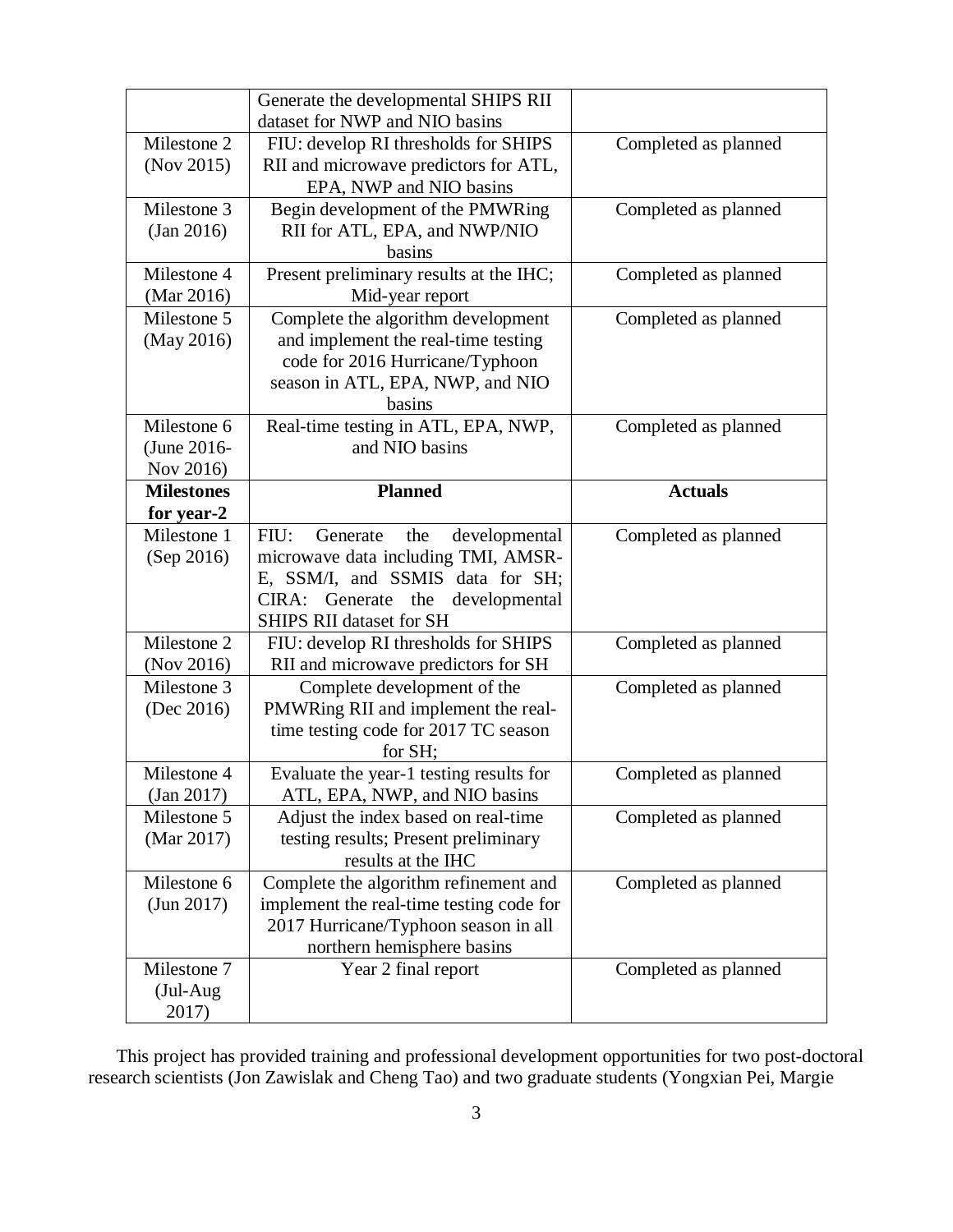Kieper, and Xinxi Wang). The results of the real-time RI index have been disseminated to NHC  $\&$ JTWC points of contact through emails and a website at<http://tcpf.fiu.edu/JHT/> during 2016 & 2017 hurricane/Typhoon season. Publications and conference presentations have been made during the funded years (please see the following section). We plan to summarize the results from this project and write two more journal manuscripts for the rest of the project funding period.

# **2. PRODUCTS**

There were two products/deliverables proposed. See the table below for the planned vs. actuals:

| products/deliverables | Planned                  | Actuals                                                                      |
|-----------------------|--------------------------|------------------------------------------------------------------------------|
| Product 1             | Code (in IDL) that will  | completed                                                                    |
|                       | produce the PMWRing      |                                                                              |
|                       | RI index                 |                                                                              |
| Product 2             | A detailed document of   | The document for predicting RI using the                                     |
|                       | the guidance for running | PMWRing RI index with the SHIPS RI                                           |
|                       | the code, and predicting | index has been completed. The document of                                    |
|                       | RI using the 37 GHz      | the guidance for running the code will be                                    |
|                       | index with the SHIPS RI  | done at the ending period of this project by                                 |
|                       | index                    | closely collaborating with NHC/JTWC folks.                                   |
| Product 3             | Not planned              | 1) A product of the FIU PMWRing RI Index                                     |
|                       |                          | 2) A real-time RI forecast website:                                          |
|                       |                          | $\frac{http://tcpf.fiu.edu/JHT/3)}{http://tcpf.fiu.edu/JHT/3)}$ Publications |
|                       |                          | (please see the list below)                                                  |

*Publications and presentations from this reporting period:*

- Jiang, H., J. P. Zagrodnik, C. Tao, and E. J. Zipser 2018: Classifying precipitation types in tropical cyclones using the NRL 37 GHz color product. *J. Geophys. Res.*, under minor revision.
- Tao, C., H. Jiang, and J. Zawislak 2016: The Relative Importance of Stratiform and Convective Rainfall in Rapidly Intensifying Tropical Cyclones, *Mon. Wea. Rev*., **145**, 795-809.
- Rogers, R. F., J. Zhang, Zawislak, J., H. Jiang, G. R. Alvey III, E. J. Zipser, and S. Stevenson, 2016: Observations of the structure and evolution of Hurricane Edouard (2014) during intensity change. Part II: Kinematic structure and the distribution of deep convection. *Mon. Wea. Rev*., **144**, 3355–3376.
- Zawislak, J., H. Jiang, G. R. Alvey III, E. J. Zipser, R. F. Rogers, J. Zhang, and S. Stevenson, 2016: Observations of the structure and evolution of Hurricane Edouard (2014) during intensity change. Part I: Relationship between the thermodynamic structure and precipitation. *Mon. Wea. Rev*., **144**, 3333–3354.
- Pei, Y., H. Jiang, K. Musgrave, J. Zawislak, and G. Chirokova, 2018: Improvement and Implementation of the Probability-based Microwave Ring Rapid Intensification Index (PMWRing RII) for NHC/JTWC Forecast – Year 3 Update, *72nd Interdepartmental Hurricane Conference/Tropical Cyclone Research Forum*, Miami, Florida, Mar 13-15, 2018.
- Jiang, H., J. Zawislak, Y. Pei, C. Tao, K. Musgrave, and G. Chirokova 2017: JHT Project 3: "Improvement and Implementation of the Probability-based Microwave Ring Rapid Intensification Index for NHC/JTWC Forecast Basins" 71*st Interdepartmental Hurricane Conference/2017 Tropical Cyclone Research Forum*, Mar 14-16, 2017.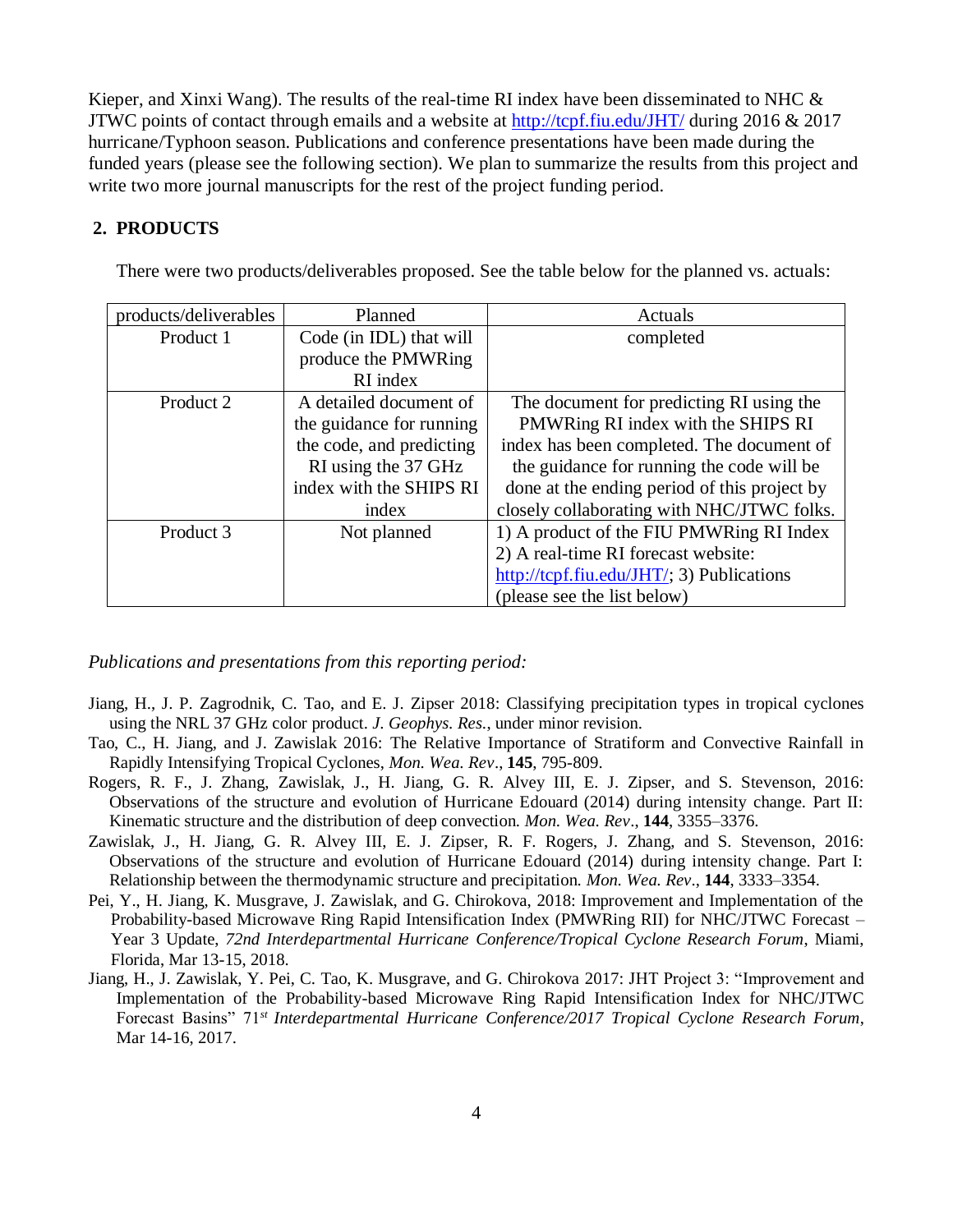#### **3. PARTICIPANTS & OTHER COLLABORATING ORGANIZATIONS**

Individuals have worked on this project include Haiyan Jiang (PI), Jon Zawislak (research scientist), Cheng Tao (Postdoc Research Associate), Yongxian Pei (PhD student, then postdoc researcher), Margie Kieper (PhD student), and Xinxi Wang (PhD student). There have been no changes in the PI and senior/key personnel since the last reporting period. FIU is partnering with CSU CIRA on this project. NHC points of contact (Chris Landsea, John Cangialosi, and Stacy Stewart) and JTWC point of contact (Brian DeCicco) have been involved.

## **4. IMPACT**

According to the evaluation results of 2016 real-time testing & post-season re-run, our algorithm was able to provide a higher probability of detection (POD) in AL, EP, and WP basins and a lower false alarm ratio (FAR) in the WP basin than the SHIPS RII. According to the evaluation results of 2017 real-time testing & post-season re-run, both of our 37 GHz ring only RI Index and the PMW-Ring RI Index perform better than the SHIPS RI Index for the SH basin. The education and professional training impact is addressed in Section 1. None of the FIU portion of the budget has been spent in foreign countries.

#### **5. CHANGES/PROBLEMS**

No significant changes have occurred in the planned/completed work of the project.

## **6. SPECIAL REPORTING REQUIREMENTS**

*a. The project's Readiness Level:*

Current: RL 6-7; At the start of project: RL 3

# *b. Transition to operations activities and summary of testbed-related collaborations, activities, and outcomes:*

The quasi-real-time testing of the PMWRing RI index (RII) for ATL and EPA basins for NHC and NWP & NIO basins for JTWC was conducted during 2016 & 2017 seasons. The real-time forecasts were provided to NHC/JTWC points of contact through emails (only when a positive RI forecast is made) and our JHT project webpage (http://tcpf.fiu.edu/JHT/).

*c. Has the project been approved for testbed testing yet? What was transitioned to NOAA?*

Yes, the project has been approved for testbed testing. But it wasn't transitioned to NOAA because NHC and/or JTWC haven't decided to either transition it or not. The final decision will be made after this project is completed.

#### *d. Test plans for the 2018 Hurricane/Typhoon season:*

The project ends on 08/31/2018. There is no test plan for the 2018 season.